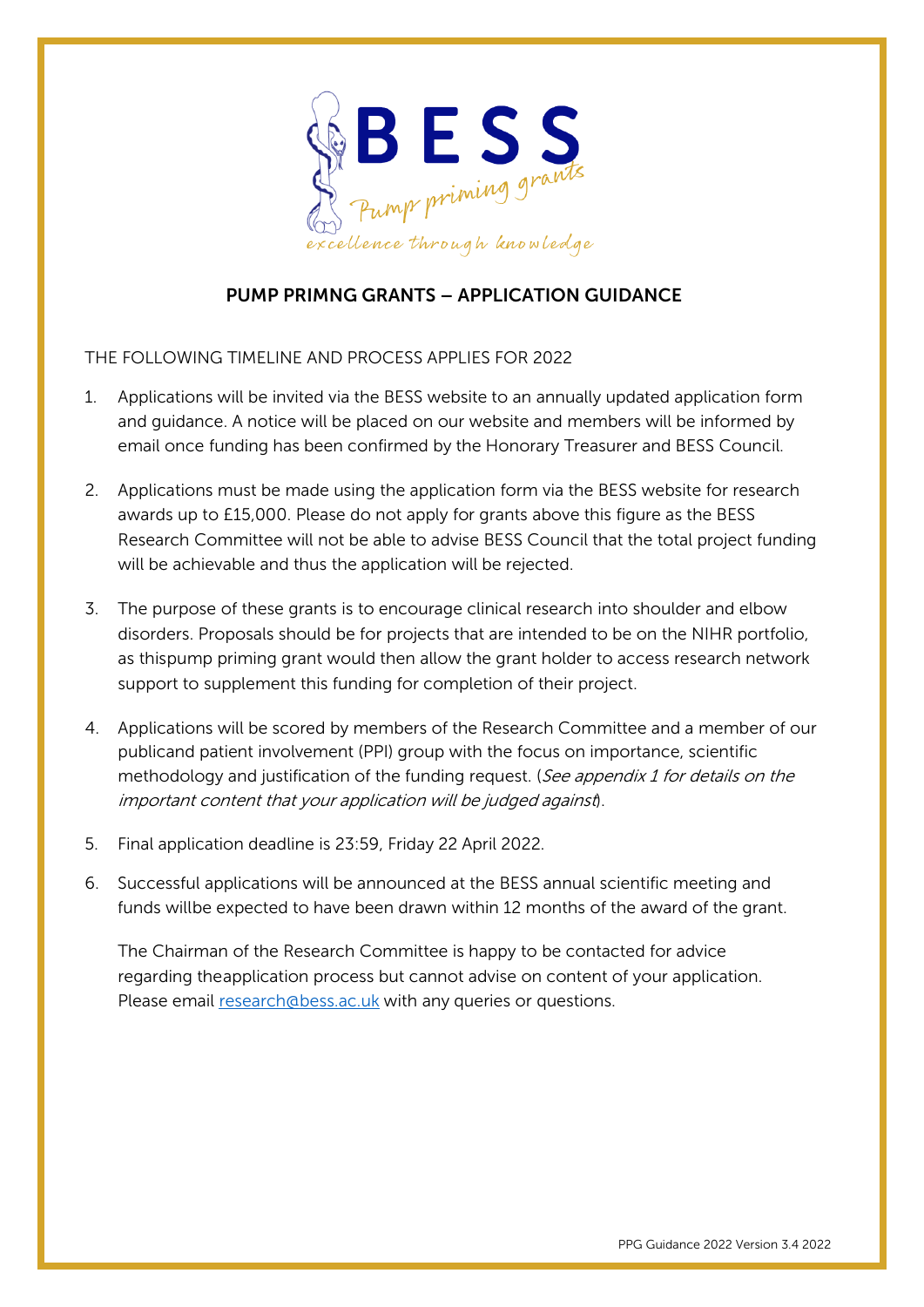

## PUMP PRIMNG GRANTS – APPENDIX ONE

## CRITERIA

Eligibility criteria for applicant:

- Shoulder and elbow consultants, orthopaedic trainees, researcher supported by a shoulder and elbow consultant or an allied health professional.

Eligibility criteria for funding:

Funding will be available for clinical research into shoulder and elbow disorders.

### **SCORING**

BESS pump priming grants applications will be judged and scored with particular emphasis to the following topics:

## A. Importance

- − How important is this research to BESS members' patients?
- − Is there an acceptable scientific rationale and justification of importance?
- − Will this study lead to improvements in-patient care (including pilot studies for larger clinical trials)?

### B. Science

- − Design/Method/Power calculation
- − Outcome measures and data collection
- − Analysis plan
- − Realistic recruitment targets
- − Realistic study timeline
- − Ethics
- − Patient and Public involvement (PPI)
- − Infrastructure in place for study success

### C. Justification of resources

- − Has the applicant justified how the grant will be spent?
- − Would awarding this grant be value for money?
- − Would awarding this grant provide opportunity for further funding or research activity?

Scoring will be performed by all members of the Research Committee and a member of the Public Patient Involvement (PPI) group. An up-to-date list of the Committee membership can be found onour website. Committee members are required to declare any interest in applications they are involved in. If an interest is declared an alternative scorer will be sourced from among the Society's trustees. Scores will be averaged, and the highest scoringapplications will be considered for funding.